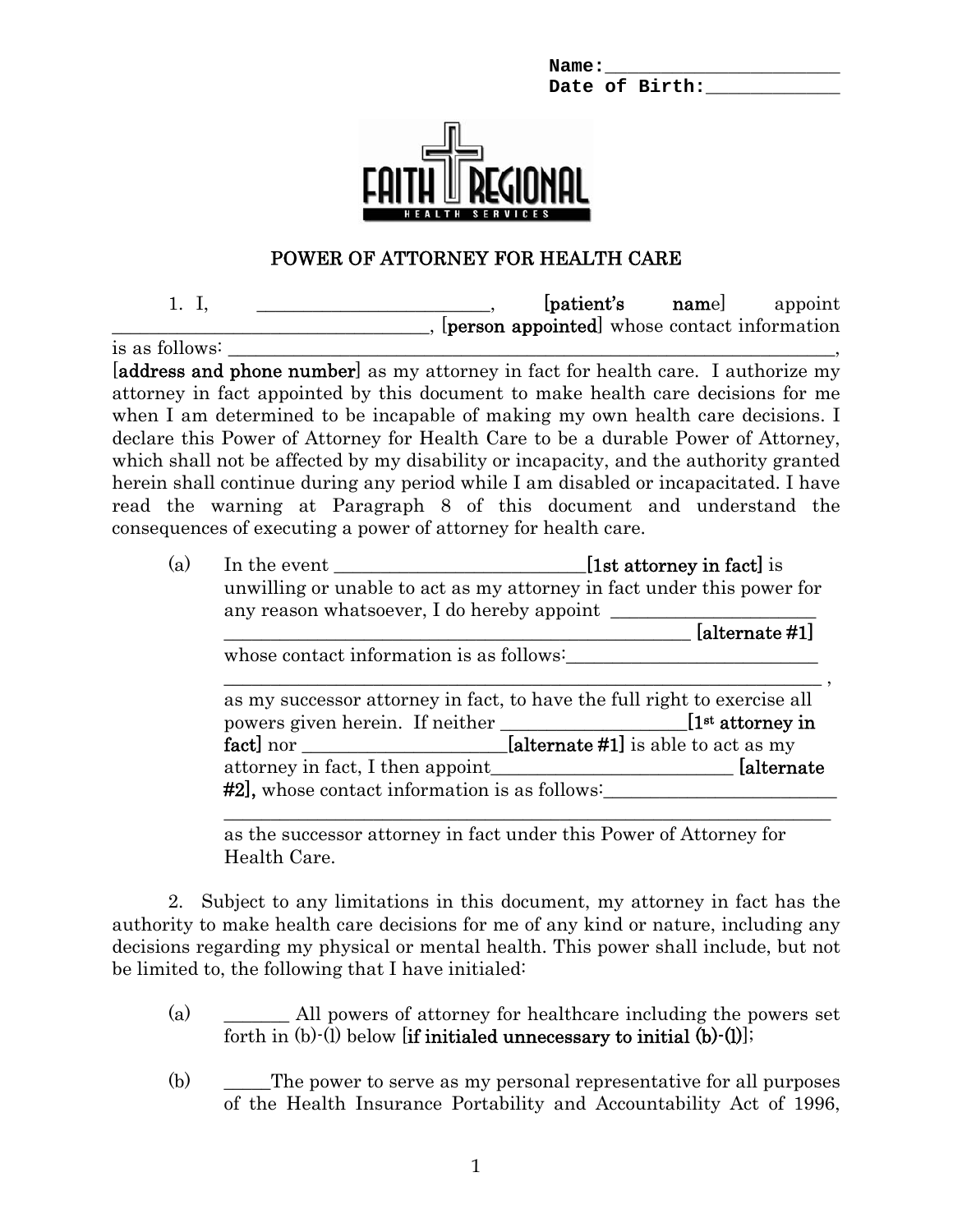**Name:\_\_\_\_\_\_\_\_\_\_\_\_\_\_\_\_\_\_\_\_\_**  Date of Birth:

Pub. L. No. 104-191, and the regulations in 45 C.F.R. Sec. 160, et. seq., and any other applicable federal, state or local laws or regulations, (collectively "HIPAA"), including the power to request, review, and receive any information, verbal or written, regarding my physical or mental health, including medical and hospital records, and any information or protected private records of any kind, or otherwise covered under HIPAA. I authorize my attorney in fact to execute on my behalf any documents that may be required to obtain this information, and to otherwise consent to the disclosure of this information;

- (c) \_\_\_\_\_The power to establish my residence, including any power concerning my care in a nursing home or other such facility;
- (d) \_\_\_\_\_The power to select, employ and discharge physicians or other health care personnel;
- (e) \_\_\_\_\_The power to act as my Support Person, whether one or more, as defined by the Department of Health and Human Services for purposes of exercising my patient visitation rights or to designate on my behalf another individual or individuals to act as my Support Person or Support Persons;
- $(f)$  The power to admit me to any hospital or other such institution for any purpose whatsoever, as determined by my attorney in fact, and to arrange for my hospitalization, convalescent care, hospice or other care;
- $(g)$  The power to give or withhold consents to medical or psychiatric treatment of any kind or nature, including medical procedures, tests or treatments, including surgery, and releases to medical personnel and others;
- $(h)$  The power to authorize relief from pain;
- (i) \_\_\_\_\_\_The power to take all actions that a guardian or conservator could take under Nebraska law; and
- (j) \_\_\_\_\_\_The power to make, make known, implement and enforce all health care decisions which I could make if I had the capacity or were competent, including decisions to choose among alternative care and therapies, to exercise or waive any privilege I may have with respect to confidential, hospital and medical information and records about my diagnosis, condition and care.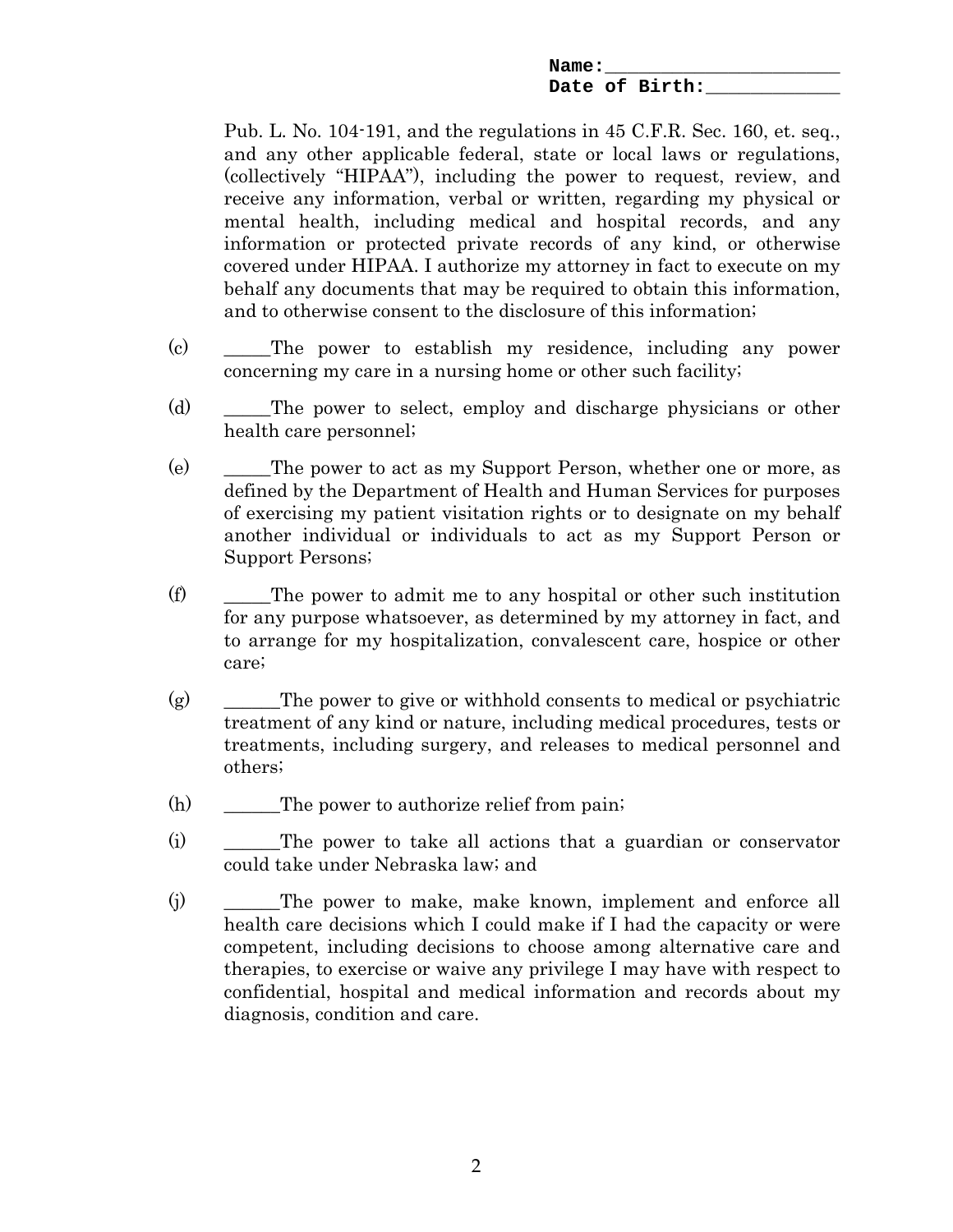| Name: |                |  |
|-------|----------------|--|
|       | Date of Birth: |  |

## LIVING WILL

- (k) \_\_\_\_\_\_\_I direct that my attorney in fact comply with the following instructions on life-sustaining treatment, and artificially administered nutrition and hydration: If at any time I am incapable of making health care decisions and I am suffering from a terminal condition, or am in a persistent vegetative state, I direct that my attorney in fact shall have the authority to consent to the withholding or withdrawing of life-sustaining procedures which would serve only to prolong the dying process, so that I may be permitted to die naturally with only the performance of any routine care necessary to maintain my comfort or to alleviate pain. In addition, I direct that my attorney in fact shall have the authority to consent to the withholding or withdrawing of artificially administered nutrition or hydration, so that I may be permitted to die naturally with only the performance of any routine care necessary to maintain my comfort or to alleviate pain.
- (1)  $\qquad$  [initial if have or want a living will] I do not want my life to be prolonged nor do I want life-sustaining treatment to be provided or continued if my attorney in fact believes the burdens of the treatment outweigh the expected benefits. I want my attorney-in-fact to consider the relief of suffering, the expense involved and the quality as well as the possible extension of my life in making decisions concerning lifesustaining treatment. This grant of power is intended to be as broad as possible so that my agent will have the authority to make any decision I could make to obtain or terminate any type of health care, including the withdrawal of food and water and other life-sustaining measures, if my agent believes such action would be consistent with my intent and desires.

3. Where necessary to implement the health care decisions that my attorney in fact is authorized by this document to make, my attorney in fact has the authority to execute on my behalf any of the following:

- (a) Documents titled or purported to be a "consent to permit treatment", "refusal to permit treatment", or "leaving hospital against medical advice".
- (b) A waiver or release from liability required by a hospital, physician or health care provider.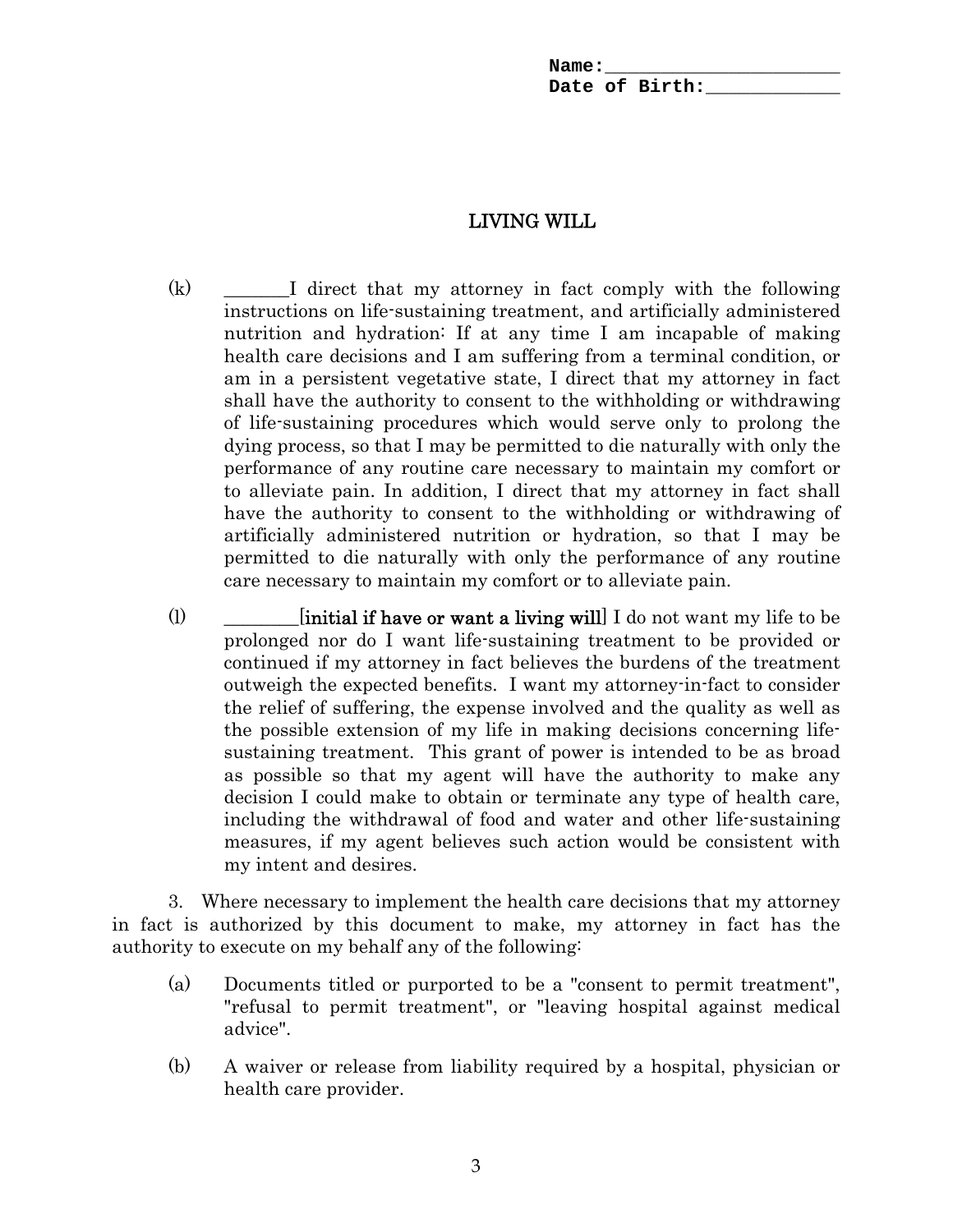**Name:\_\_\_\_\_\_\_\_\_\_\_\_\_\_\_\_\_\_\_\_\_**  Date of Birth:

4. I direct that my attorney in fact comply with the following instructions or limitations: My attorney in fact shall base health care decisions on my health care choices that I have expressed prior to the time of the decisions. If I have not expressed health care choices about the matter in question, my attorney in fact shall base health care decisions on what he or she believes to be in my best interests.

5. The opinion of my attending physician shall be conclusive proof that I do not have the capacity to make health care decisions, am suffering from a terminal condition or am in a persistent vegetative state for purposes of this document.

6. I hereby revoke any and all Powers of Attorney for Health Care I have previously made.

7. In addition, if any powers are exercised by my attorney in fact under this Power of Attorney for Health Care, I direct that he/she notify all of my other (named attorney in fact /children/child) of the actions taken pursuant to this Power of Attorney for Health Care within a reasonable time after the actions are taken.

8. I HAVE READ THIS POWER OF ATTORNEY FOR HEALTH CARE. I UNDERSTAND THAT IT ALLOWS ANOTHER PERSON TO MAKE LIFE AND DEATH DECISIONS FOR ME IF I AM INCAPABLE OF MAKING SUCH DECISIONS. I ALSO UNDERSTAND THAT I CAN REVOKE THIS POWER OF ATTORNEY FOR HEALTH CARE AT ANY TIME BY NOTIFYING MY ATTORNEY IN FACT, MY PHYSICIAN, OR THE FACILITY IN WHICH I AM A PATIENT OR RESIDENT. I ALSO UNDERSTAND THAT I CAN REQUIRE IN THIS POWER OF ATTORNEY FOR HEALTH CARE THAT THE FACT OF MY INCAPACITY IN THE FUTURE BE CONFIRMED BY A SECOND PHYSICIAN.

Dated this  $\qquad \qquad$  day of  $\qquad \qquad$ , 20  $\qquad$ .

 $\sum_{i=1}^{\infty}$ 

## DECLARATION OF WITNESSES

 $\mathcal{L}_\mathcal{L} = \{ \mathcal{L}_\mathcal{L} \mid \mathcal{L}_\mathcal{L} \in \mathcal{L}_\mathcal{L} \}$  , where  $\mathcal{L}_\mathcal{L} = \{ \mathcal{L}_\mathcal{L} \mid \mathcal{L}_\mathcal{L} \in \mathcal{L}_\mathcal{L} \}$ 

 We declare that the Principal is personally known to us, that the Principal signed or acknowledged his/her signature on this Power of Attorney for Health Care in our presence on the date of notarization, that the Principal appears to be of sound mind and not under duress or undue influence, and that neither of us nor the Principal's attending physician is the person appointed as attorney in fact by this document.

Witnessed By:

\_\_\_\_\_\_\_\_\_\_\_\_\_\_\_\_\_\_\_\_\_\_\_\_\_\_\_\_\_\_\_\_\_\_\_\_\_ \_\_\_\_\_\_\_\_\_\_\_\_\_\_\_\_\_\_\_\_\_\_\_\_\_\_\_\_\_\_\_\_\_\_\_\_